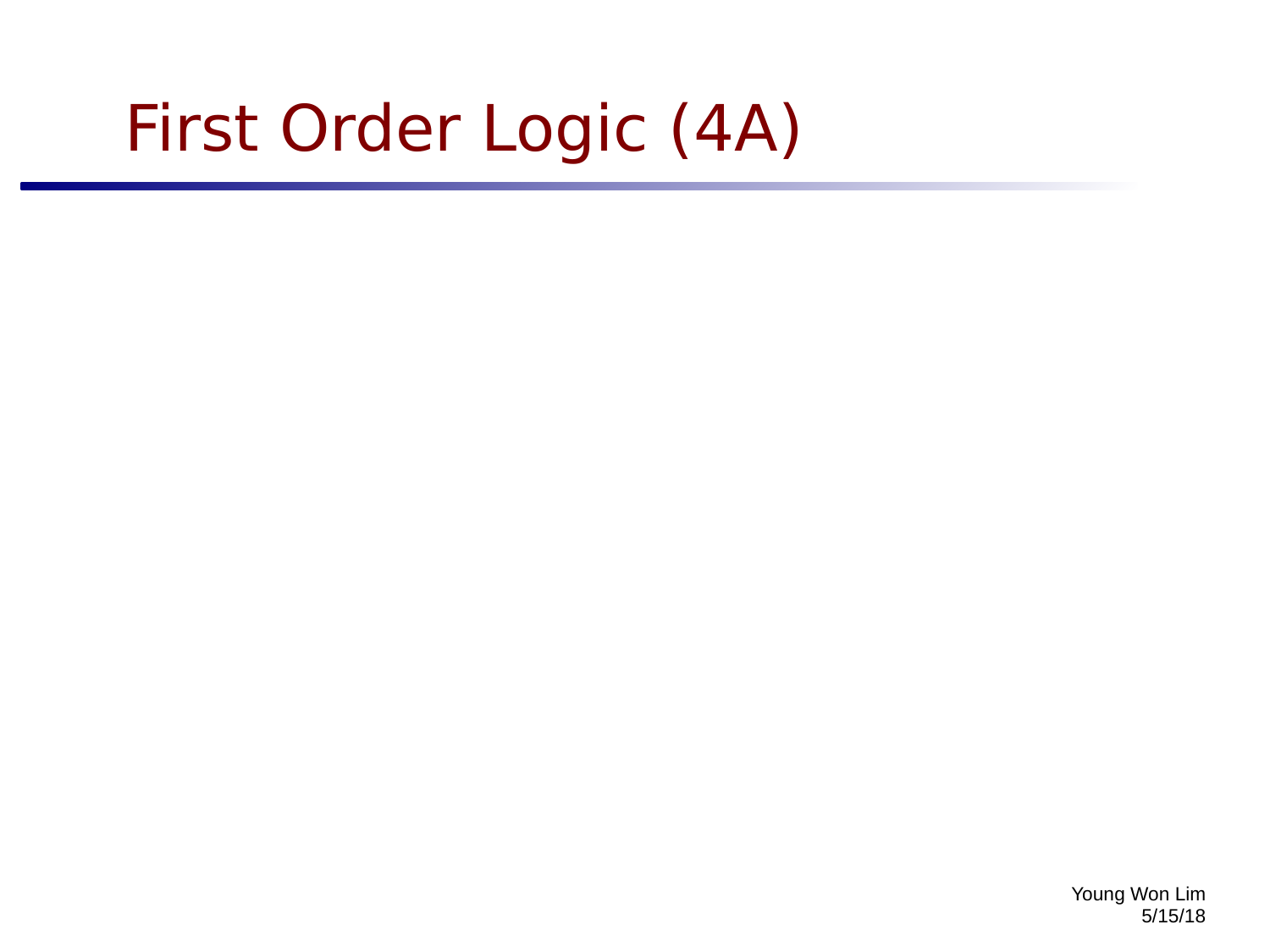Copyright (c) 2015 - 2018 Young W. Lim.

 Permission is granted to copy, distribute and/or modify this document under the terms of the GNU Free Documentation License, Version 1.2 or any later version published by the Free Software Foundation; with no Invariant Sections, no Front-Cover Texts, and no Back-Cover Texts. A copy of the license is included in the section entitled "GNU Free Documentation License".

Please send corrections (or suggestions) to [youngwlim@hotmail.com](mailto:youngwlim@hotmail.com).

This document was produced by using LibreOffice and Octave.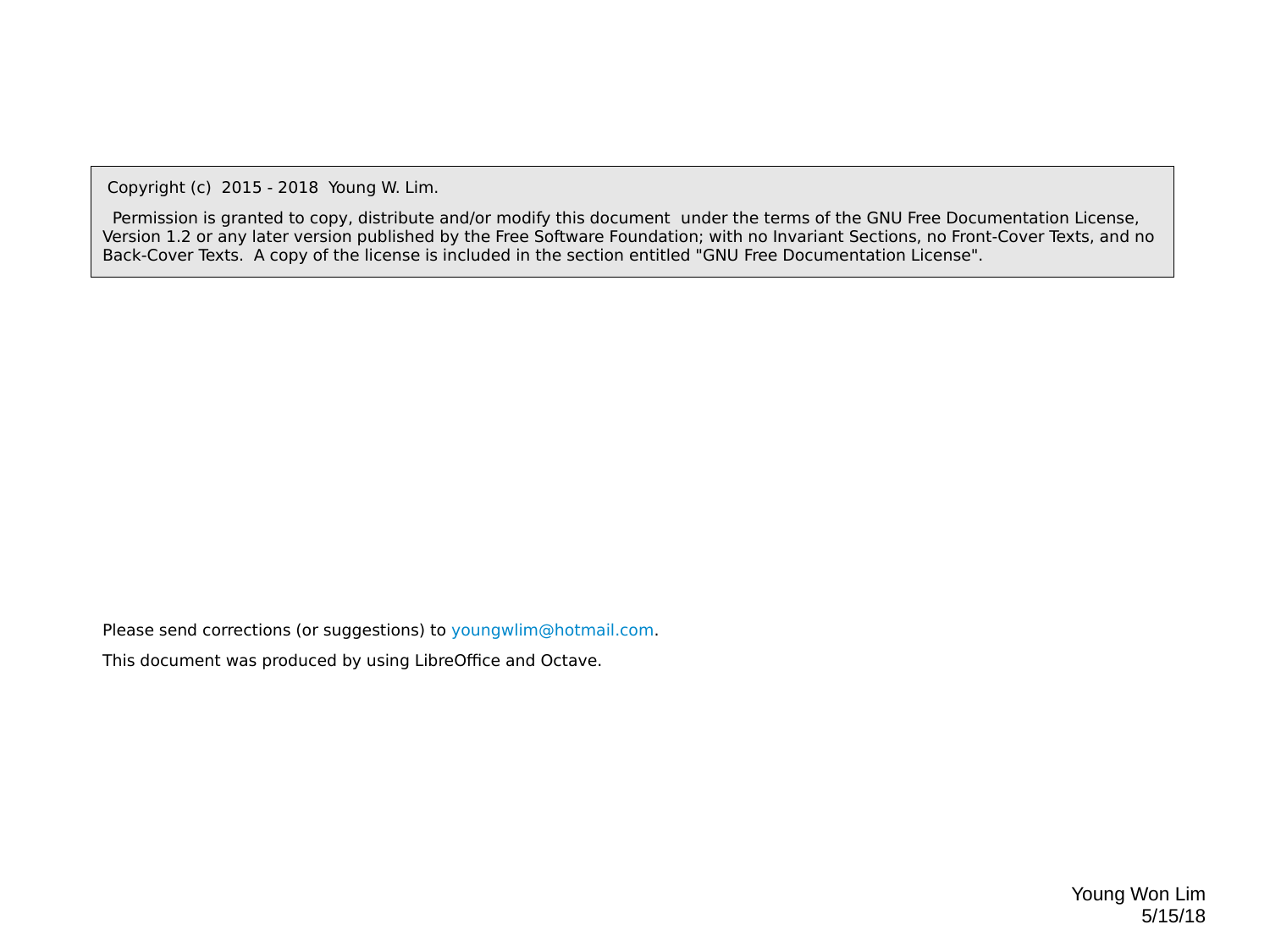### Predicate

In mathematical logic, a **predicate** is commonly understood to be a Boolean-valued function P:  $X \rightarrow$  {true, false}, called the predicate on X. However, predicates have many different uses and interpretations in mathematics and logic, and their precise definition, meaning and use will vary from theory to theory. So, for example, when a theory defines the concept of a relation, then a predicate is simply the characteristic function or the indicator function of a relation. However, not all theories have relations, or are founded on set theory, and so one must be careful with the proper definition and semantic interpretation of a predicate.

https://en.wikipedia.org/wiki/Predicate (mathematical logic)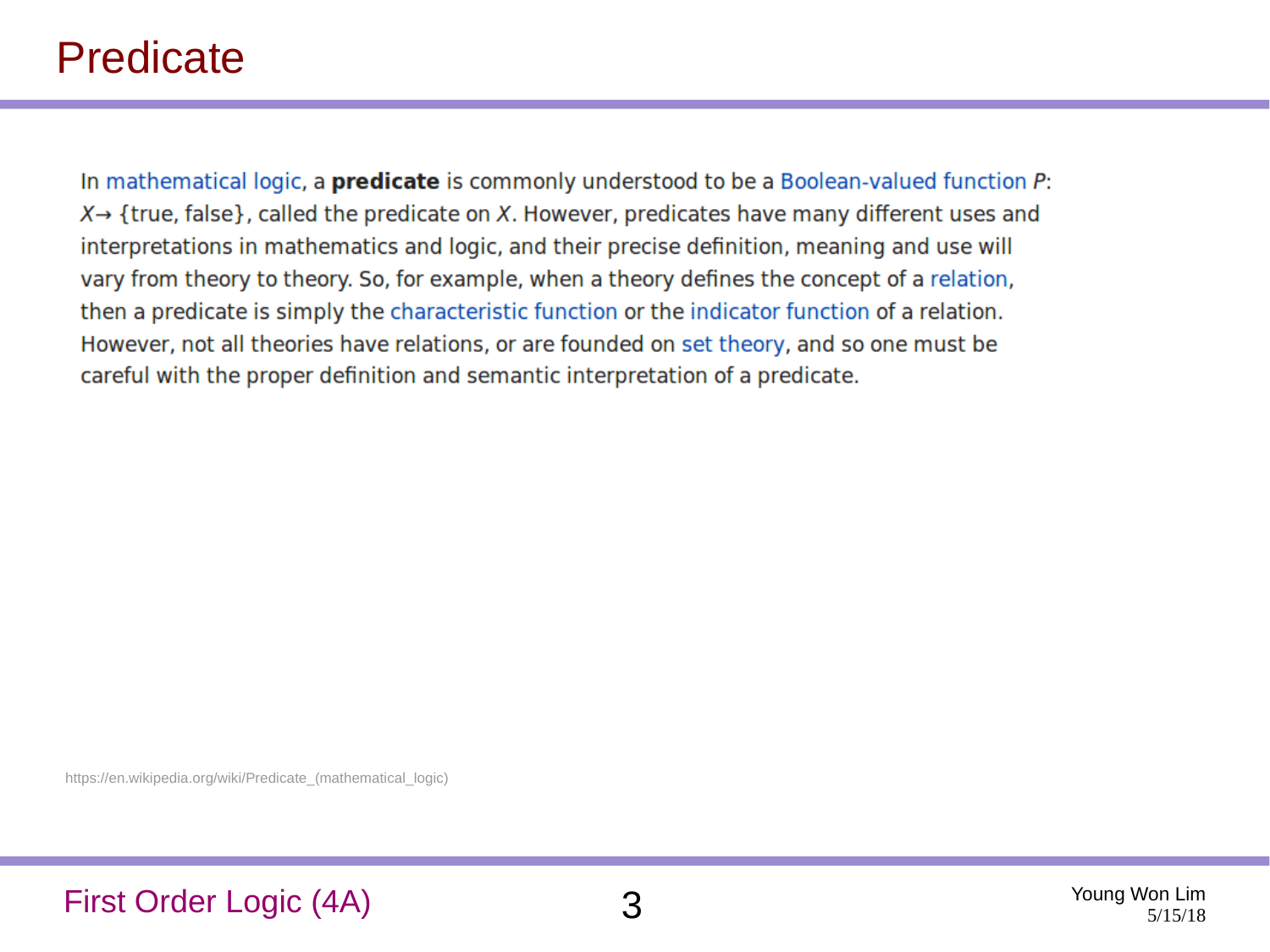## First Order Logic

First-order logic-also known as first-order predicate calculus and predicate logic-is a collection of formal systems used in mathematics, philosophy, linguistics, and computer science. First-order logic uses quantified variables over non-logical objects and allows the use of sentences that contain variables, so that rather than propositions such as Socrates is a man one can have expressions in the form "there exists X such that X is Socrates and X is a man" and there exists is a quantifier while X is a variable.<sup>[1]</sup> This distinguishes it from propositional logic, which does not use quantifiers or relations.<sup>[2]</sup>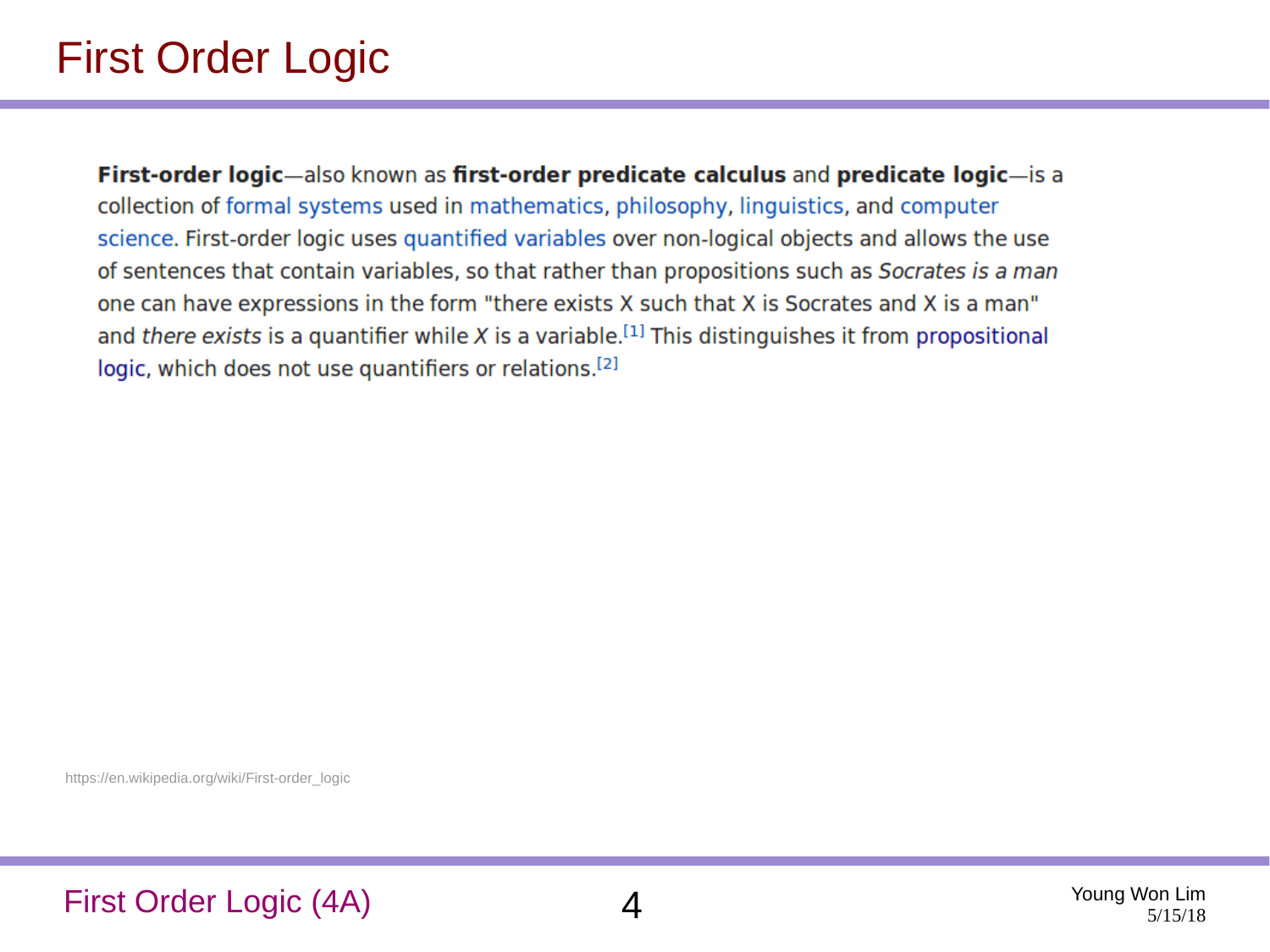## Formulas

The set of **formulas** (also called **well-formed formulas**<sup>[9]</sup> or **WFFs**) is inductively defined by the following rules:

- 1. Predicate symbols. If P is an n-ary predicate symbol and  $t_1$ , ...,  $t_n$  are terms then  $P(t_1,...,t_n)$  is a formula.
- 2. **Equality.** If the equality symbol is considered part of logic, and  $t_1$  and  $t_2$  are terms, then  $t_1 = t_2$  is a formula.
- 3. **Negation.** If  $\varphi$  is a formula, then  $\neg \varphi$  is a formula.
- 4. **Binary connectives.** If  $\varphi$  and  $\psi$  are formulas, then  $(\varphi \rightarrow \psi)$  is a formula. Similar rules apply to other binary logical connectives.
- 5. **Quantifiers.** If  $\varphi$  is a formula and x is a variable, then  $\forall x \varphi$  (for all x,  $\varphi$  holds) and  $\exists x \varphi$ (there exists x such that  $\varphi$ ) are formulas.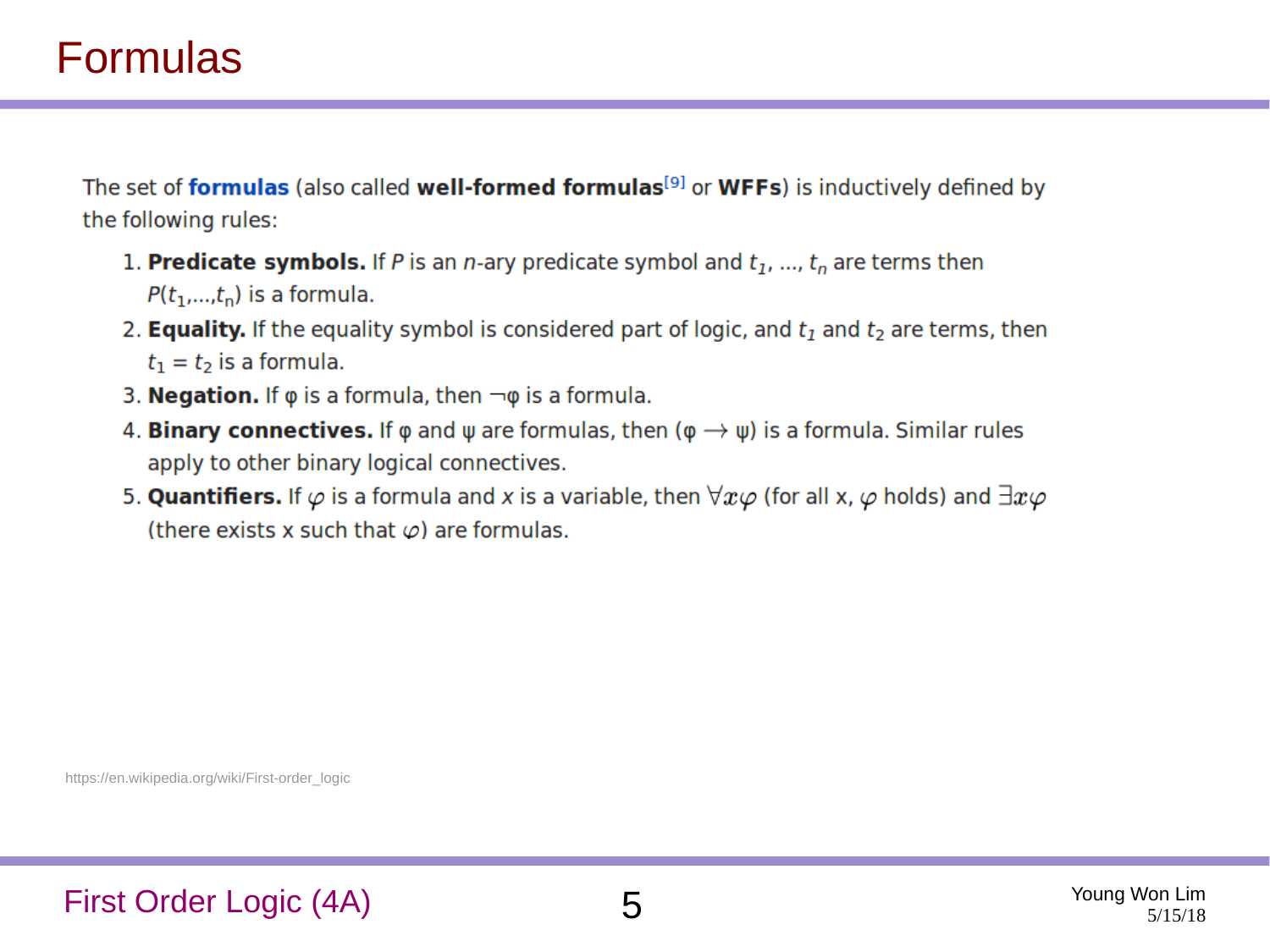## Quantifiers (1)

In logic, quantification specifies the quantity of specimens in the domain of discourse that satisfy an open formula. The two most common quantifiers mean "for all" and "there exists". For example, in arithmetic, quantifiers allow one to say that the natural numbers go on for ever, by writing that for all n (where n is a natural number), there is another number (say, the successor of n) which is one bigger than n.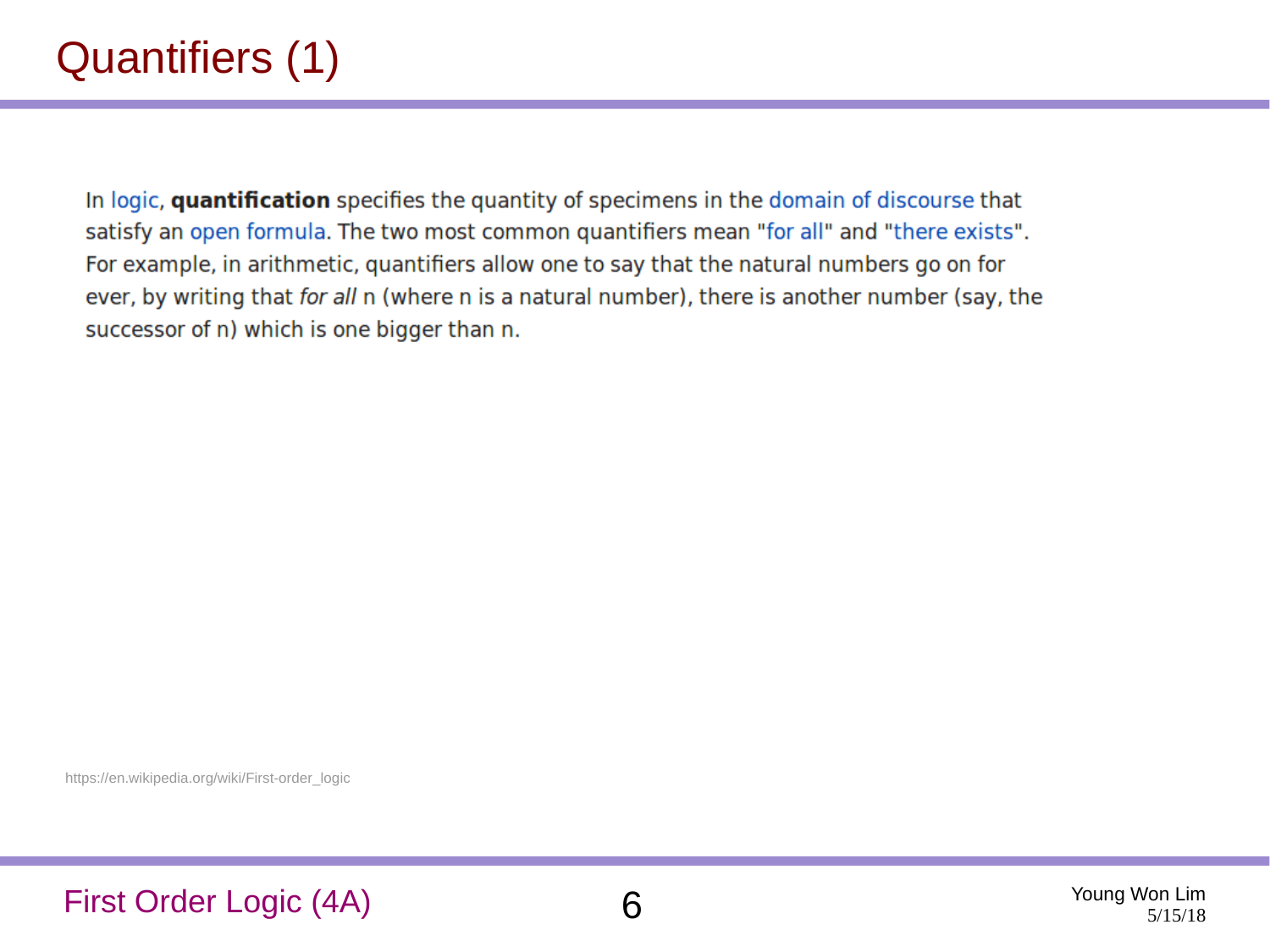## Quantifiers (2)

A language element which generates a quantification (such as "every") is called a quantifier. The resulting expression is a quantified expression, it is said to be quantified over the predicate (such as "the natural number x has a successor") whose free variable is bound by the quantifier. In formal languages, quantification is a formula constructor that produces new formulas from old ones. The semantics of the language specifies how the constructor is interpreted. Two fundamental kinds of quantification in predicate logic are universal quantification and existential quantification. The traditional symbol for the universal quantifier "all" is "∀", a rotated letter "A", and for the existential quantifier "exists" is "∃", a rotated letter "E". These quantifiers have been generalized beginning with the work of Mostowski and Lindström.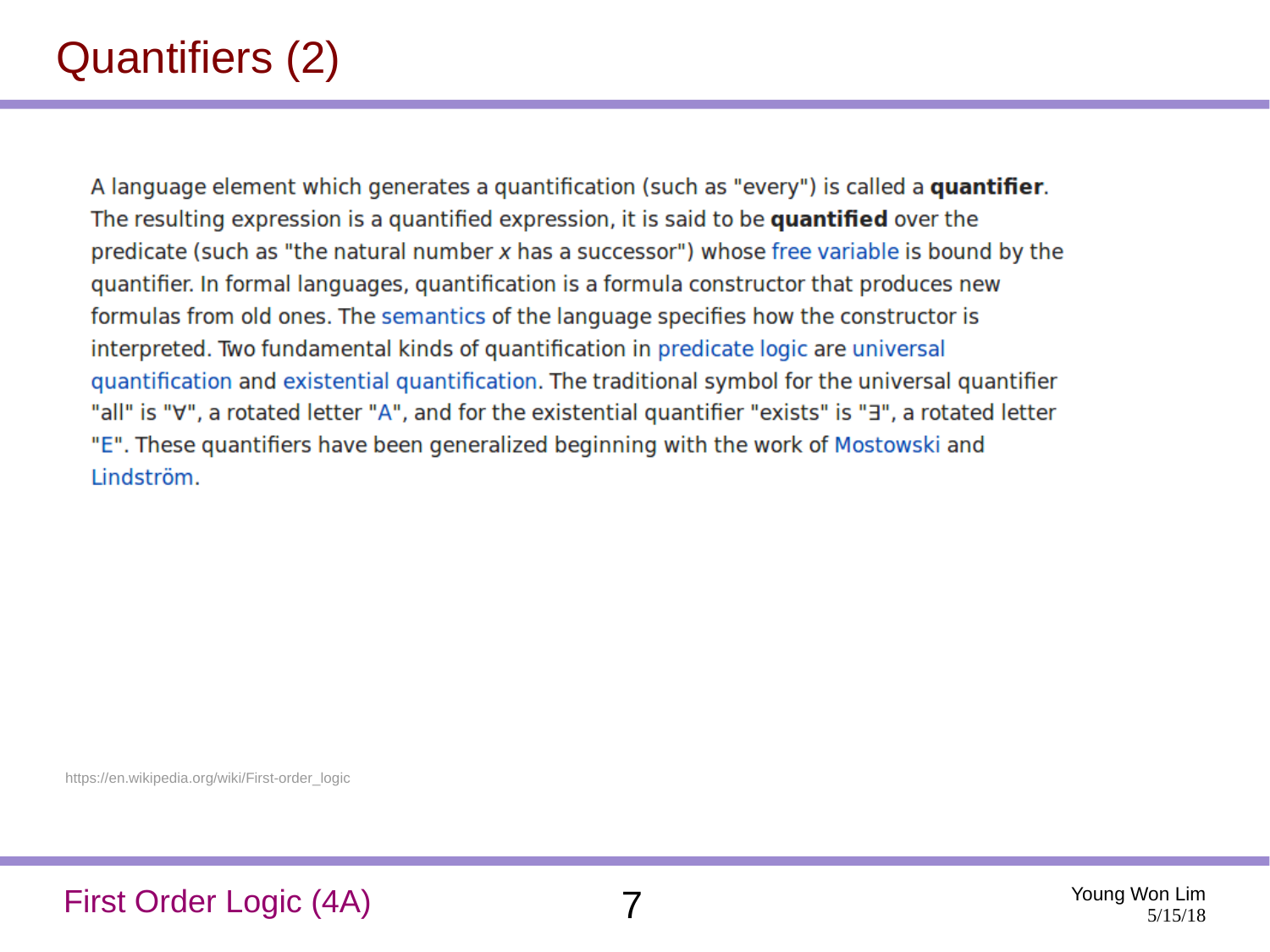## Valid, Satisfiable, and Unsatisfiable Formulas

A **formula** is **valid** iff Its truth value is **T** in all interpretations (**tautology**: ⊤)

A **formula** is **satisfiable** iff Its truth value is **T** in at least one interpretation

A **formula** is **unsatisfiable** iff Its truth value is **F** in all interpretations (**contradiction**: ⊥)

https://en.wikipedia.org/wiki/Propositional\_calculus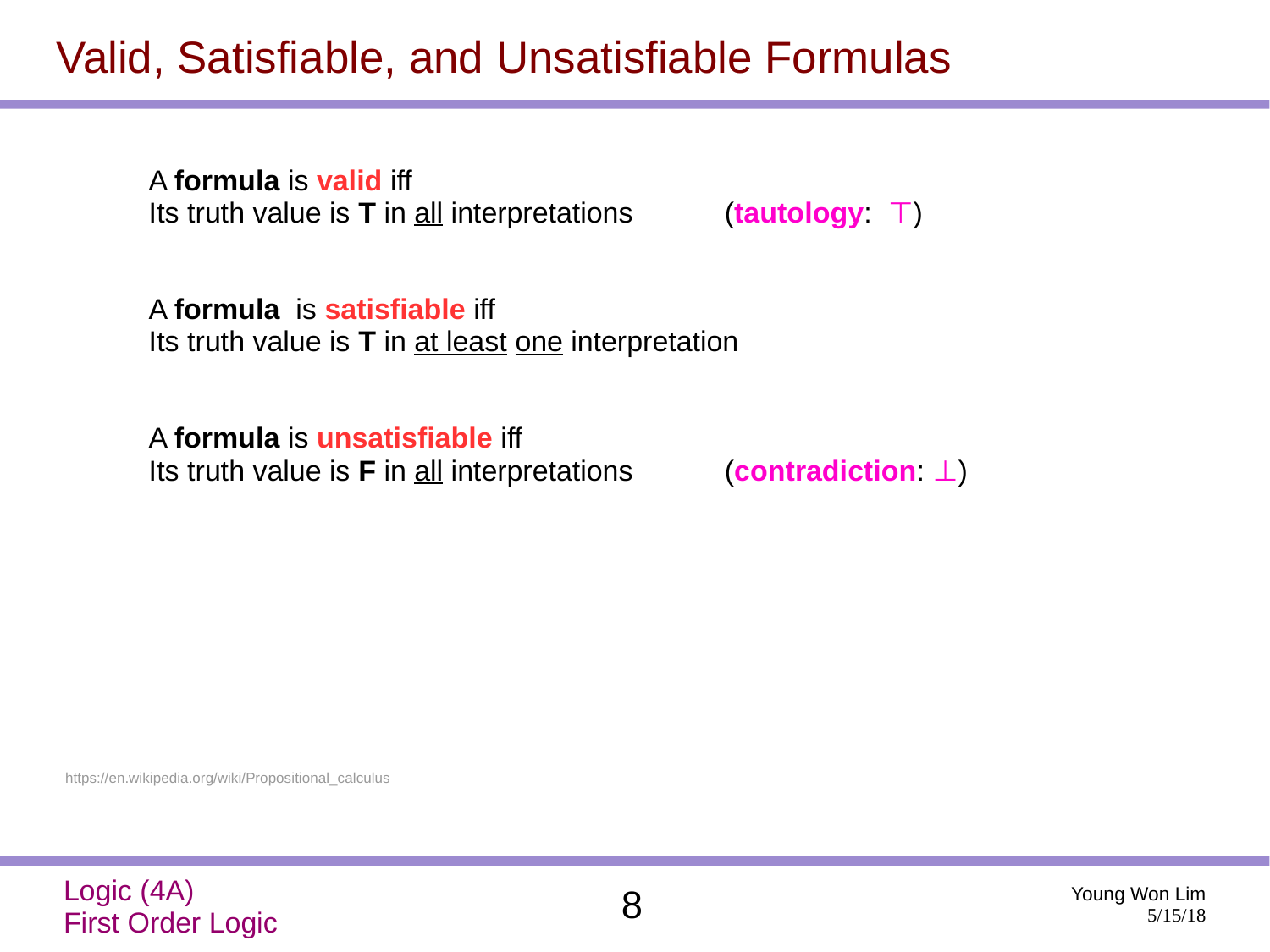## Valid and Sound Arguments

| a valid argument |           |                         |  |                             |  |  |  |  |
|------------------|-----------|-------------------------|--|-----------------------------|--|--|--|--|
|                  | $H_1 = T$ |                         |  | $F$ $T$ $F$ $T$ $F$ $T$ $F$ |  |  |  |  |
|                  | $H_2 = T$ |                         |  | T F F T T F F               |  |  |  |  |
|                  | $H_2 = T$ |                         |  | T T T F F F F               |  |  |  |  |
|                  | $C = T$   | $T$ $T$ $T$ $T$ $T$ $T$ |  |                             |  |  |  |  |
|                  |           |                         |  |                             |  |  |  |  |

**a invvalid argument**



**a sound argument**

https://en.wikipedia.org/wiki/Soundness

### Logic (4A) Logic (4A)<br>First Order Logic 9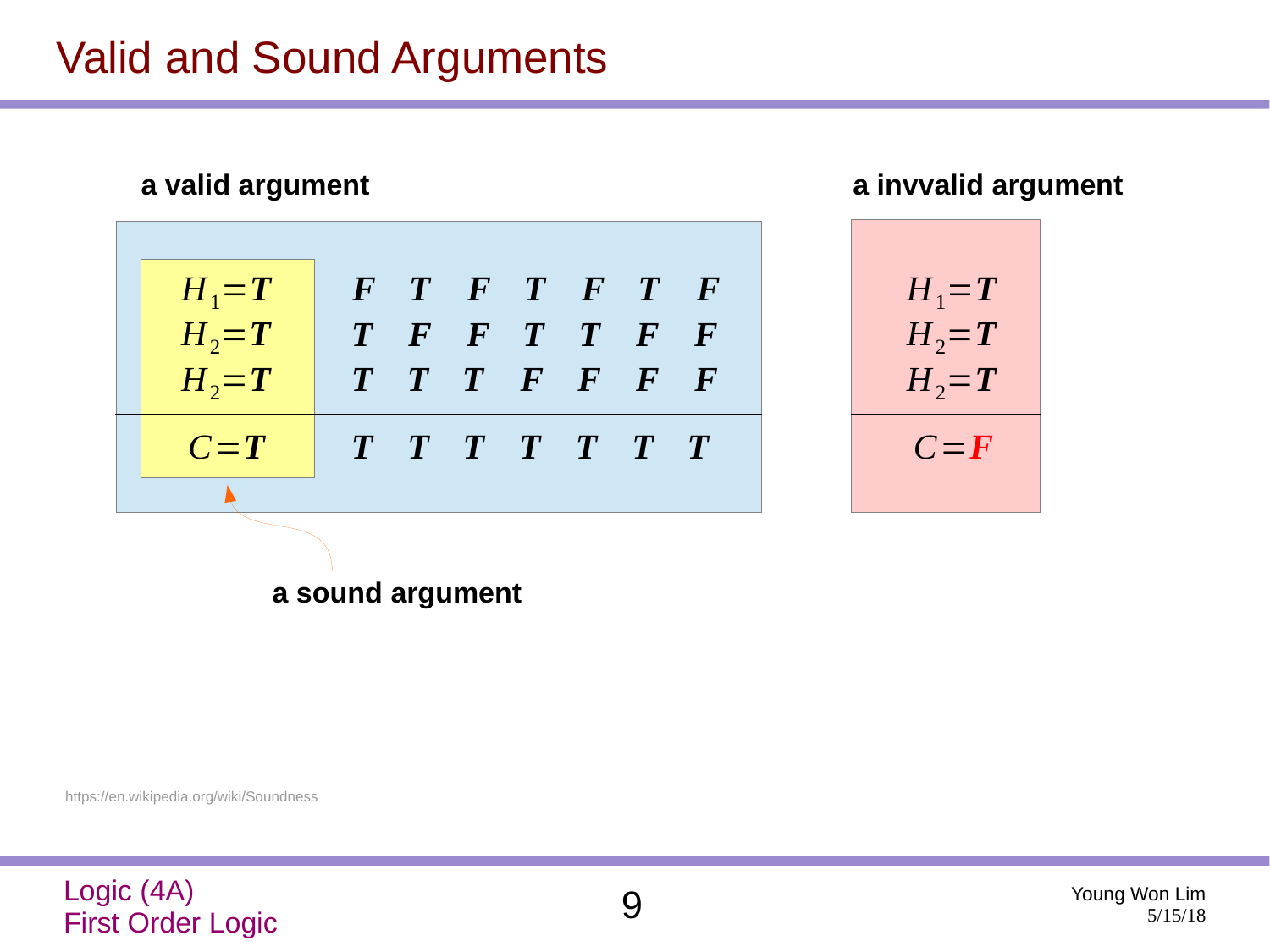$\neg \exists x \; P(x) \qquad \forall x \; \neg P(x)$ 

 $\neg$ (There is an x for which P(x) is true) For every x, P(x) is false.

 $\neg$ ∀ *x P*(*x*)

$$
\exists x \; \neg P(x)
$$

 $\neg$ (for every x, P(x) is true) There is an x, for which P(x) is false.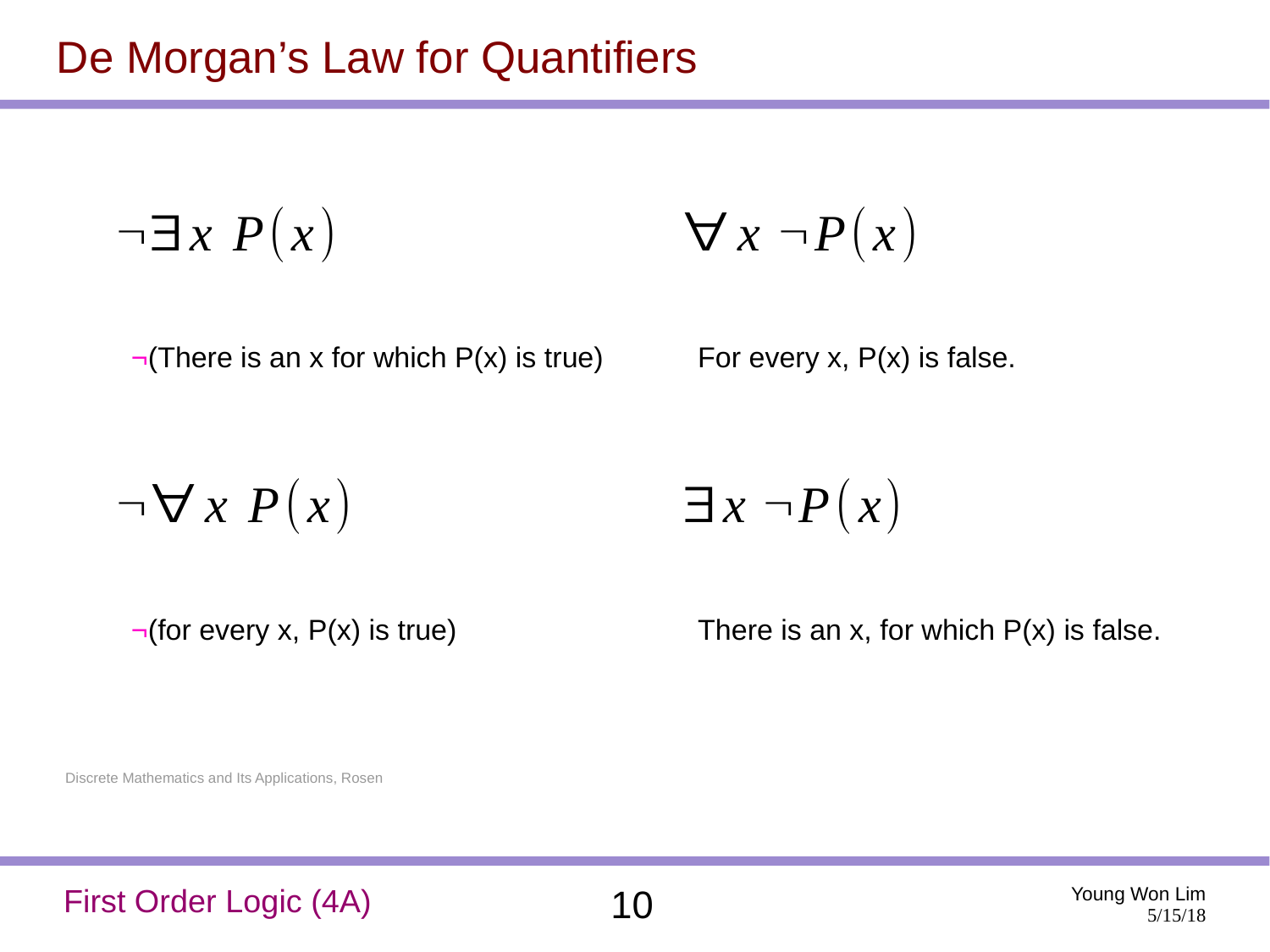For every student in this class, that student has studied calculus.

For every student x in this class, x has studied calculus.

 $C(x)$  : x has studied calculus

 $\forall x C(x)$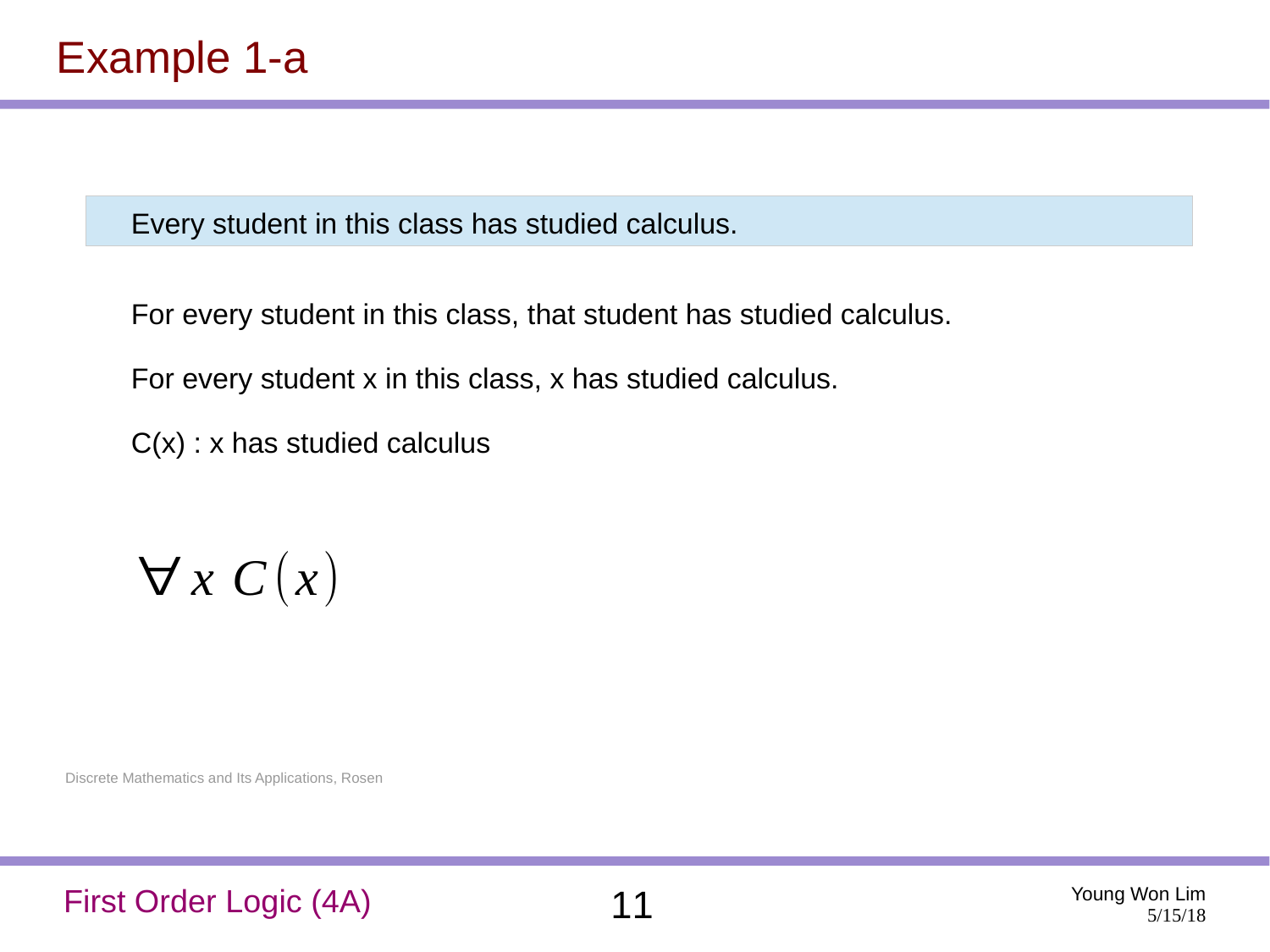For every person x, if person x is a student in this class then x has studied calculus.

 $S(x)$ : person x is in this class

 $C(x)$  : x has studied calculus

## $\forall x (S(x) \rightarrow C(x))$

different domains of discourse a wider group of people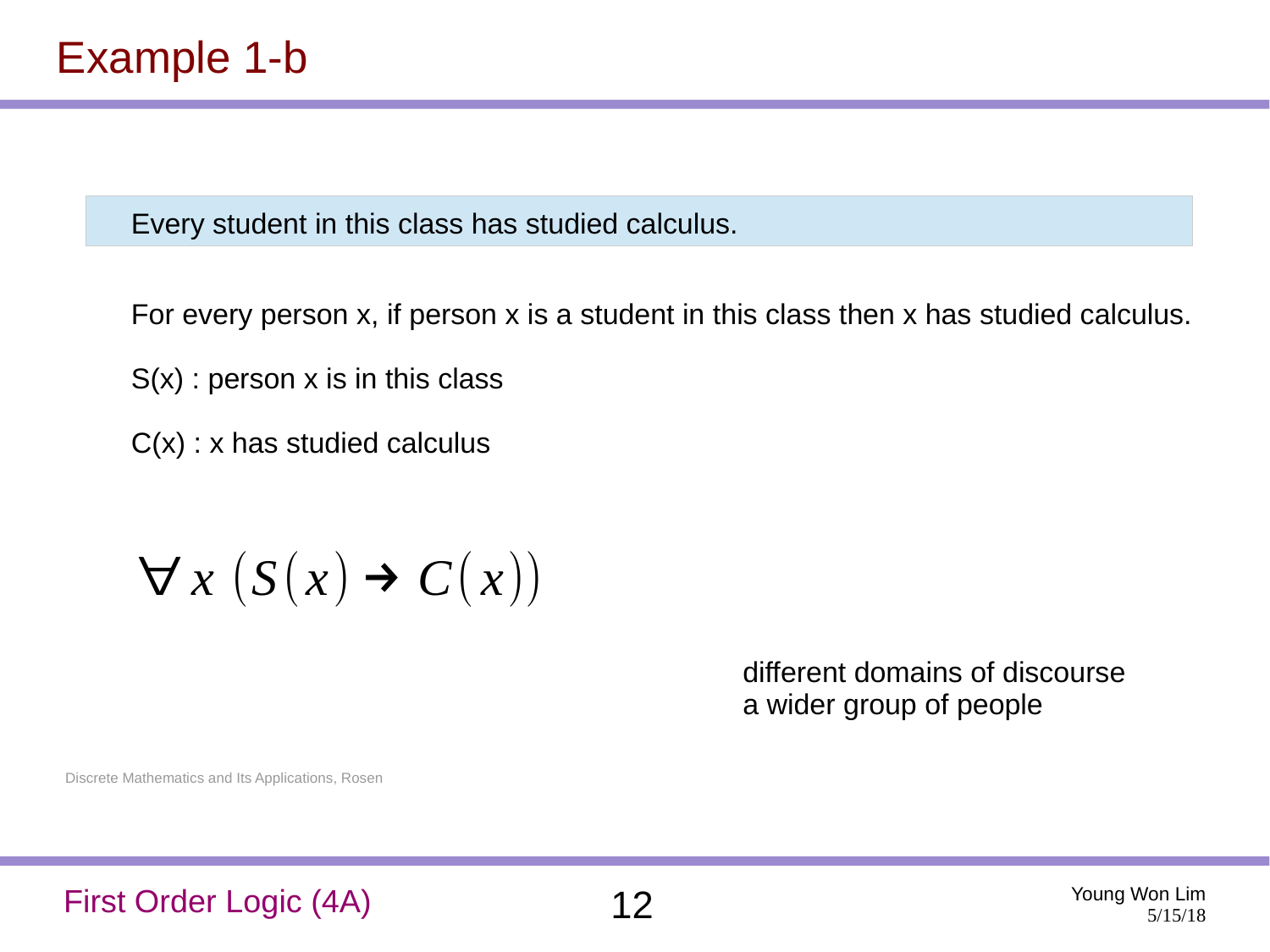All people are students in this class and have studied calculus. ≠

 $S(x)$ : person x is in this class

 $C(x)$  : x has studied calculus

 $\forall$  *x* (*S*(*x*) ∧ *C*(*x*))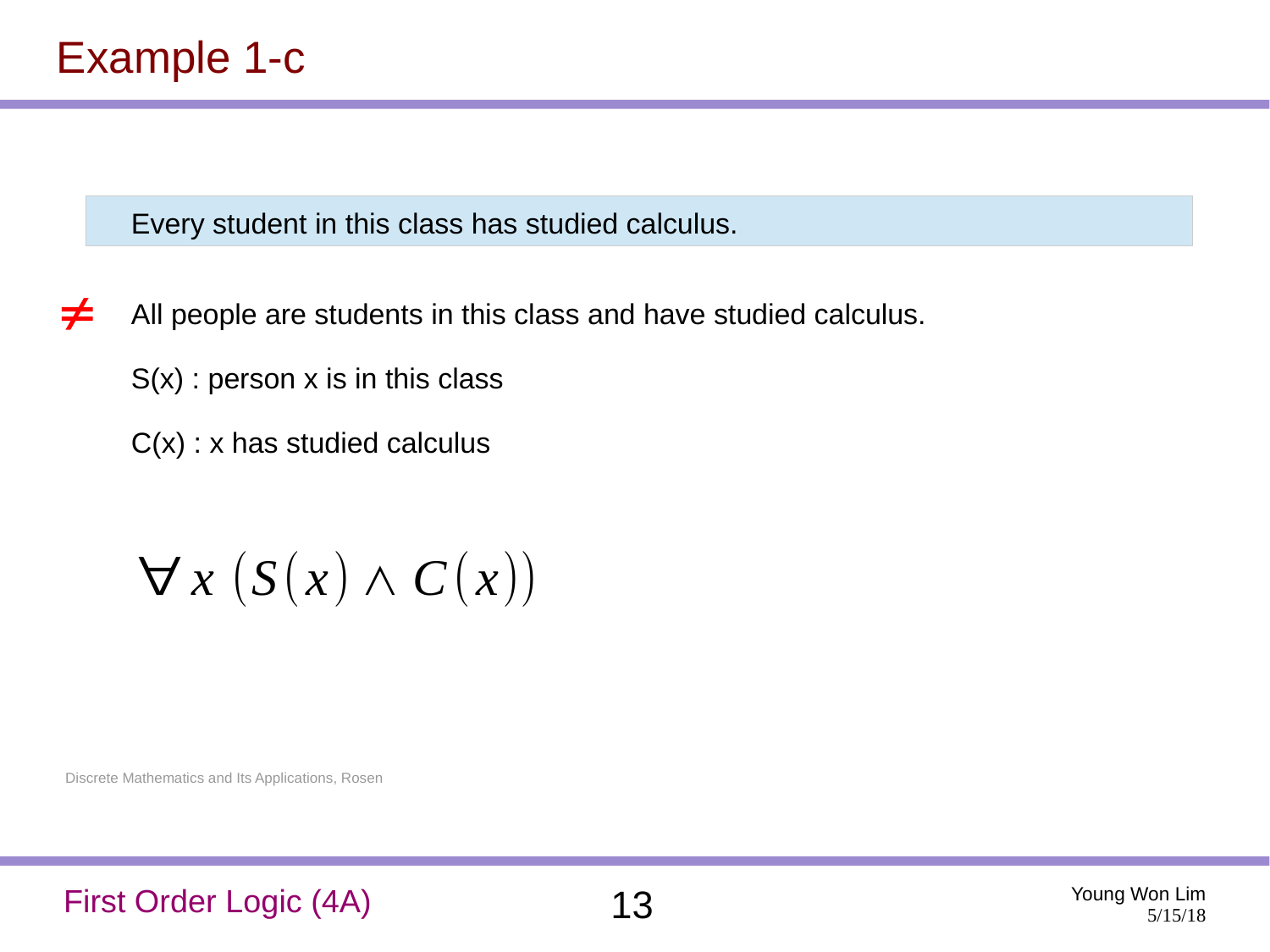For every person x, if person x is a student in this class then x has studied calculus.  $Q(x,y)$ : student x has studied subject y

# $\forall x Q(x, calculus)$  $\forall x (S(x) \rightarrow Q(x, calculus))$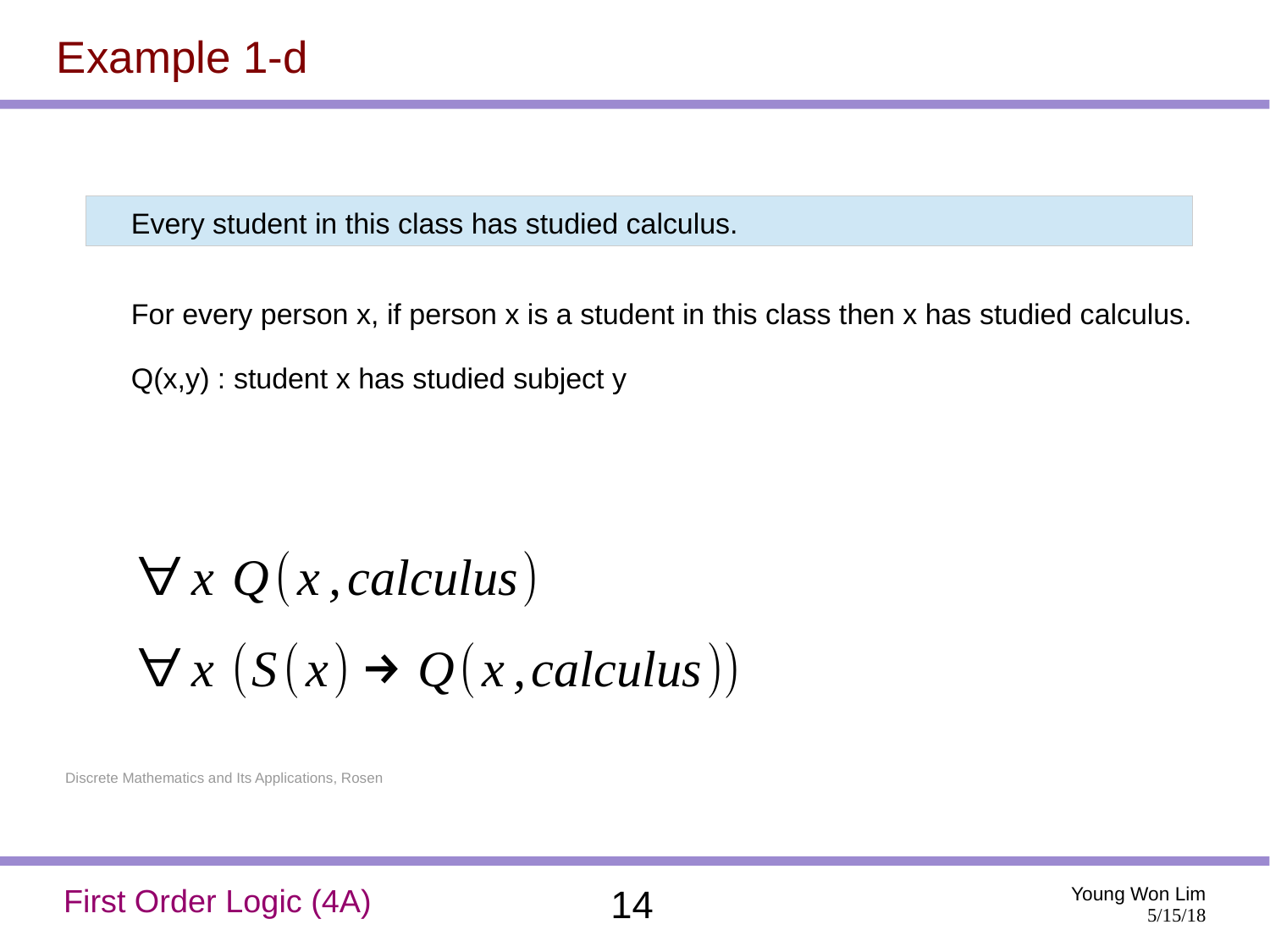### Some student in this class has visited Mexico

There is a student in this class with the property that the student has visited Mexico. There is a student x in this class having the property that x has visited Mexico. M(x) : x has visited Mexico

 $\exists x M(x)$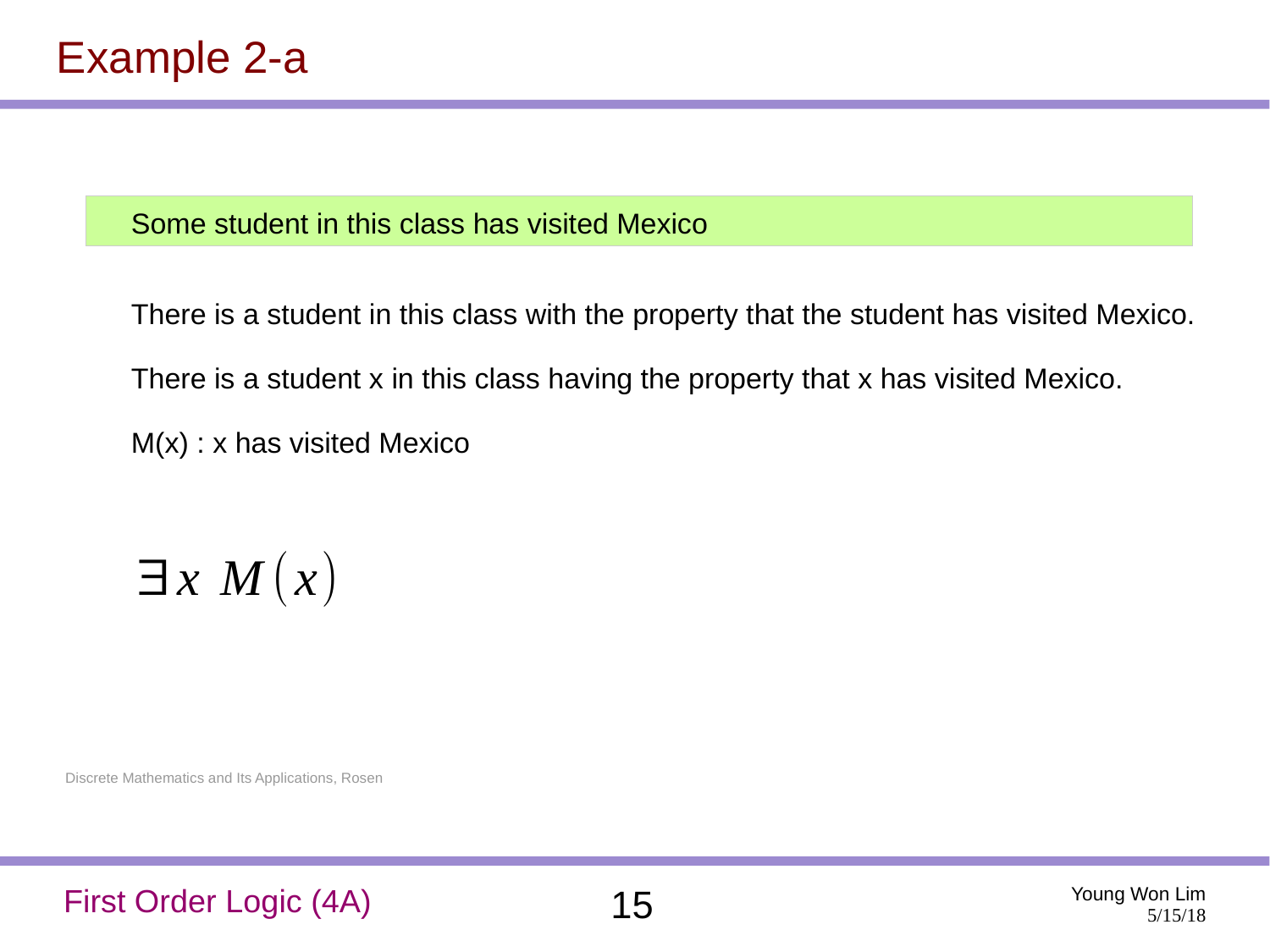### Some student in this class has visited Mexico

There is a person x having the properties that x is a student in this class and x has visited Mexico.

 $S(x)$  : x is a student in this class

M(x) : x has visited Mexico

 $\exists x$   $(S(x) \wedge M(x))$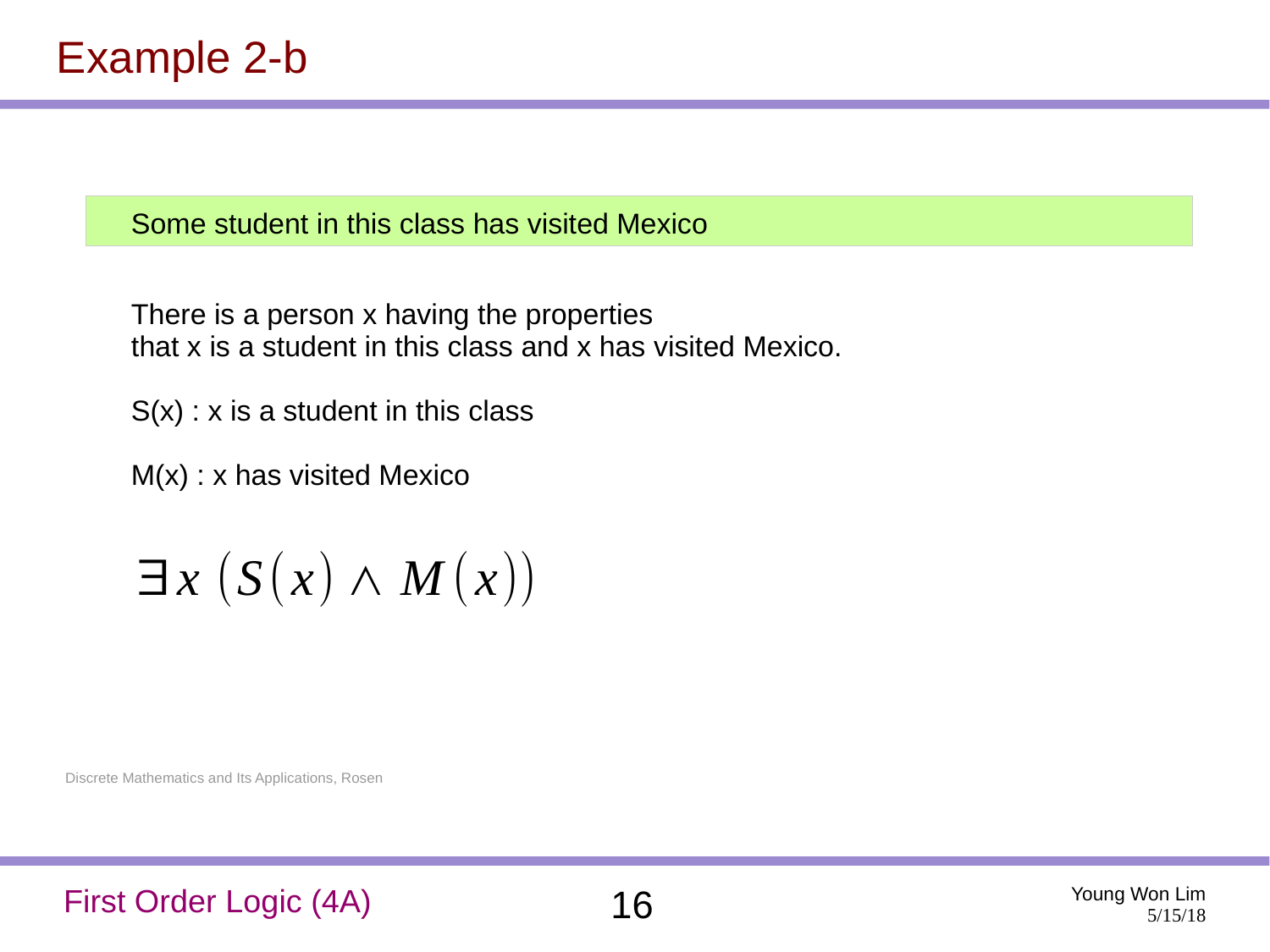Some student in this class has visited Mexico

There is a person x having the properties that **if** x is a student in this class **then** x has visited Mexico or **if** x is not a student in this class, **then** x has visited Mexico or **if** x is not a student in this class, **then** x has not visited Mexico ≠

 $S(x)$ : x is a student in this class M(x) : x has visited Mexico

 $\exists x$  (*S*(*x*)  $\rightarrow$  *M*(*x*))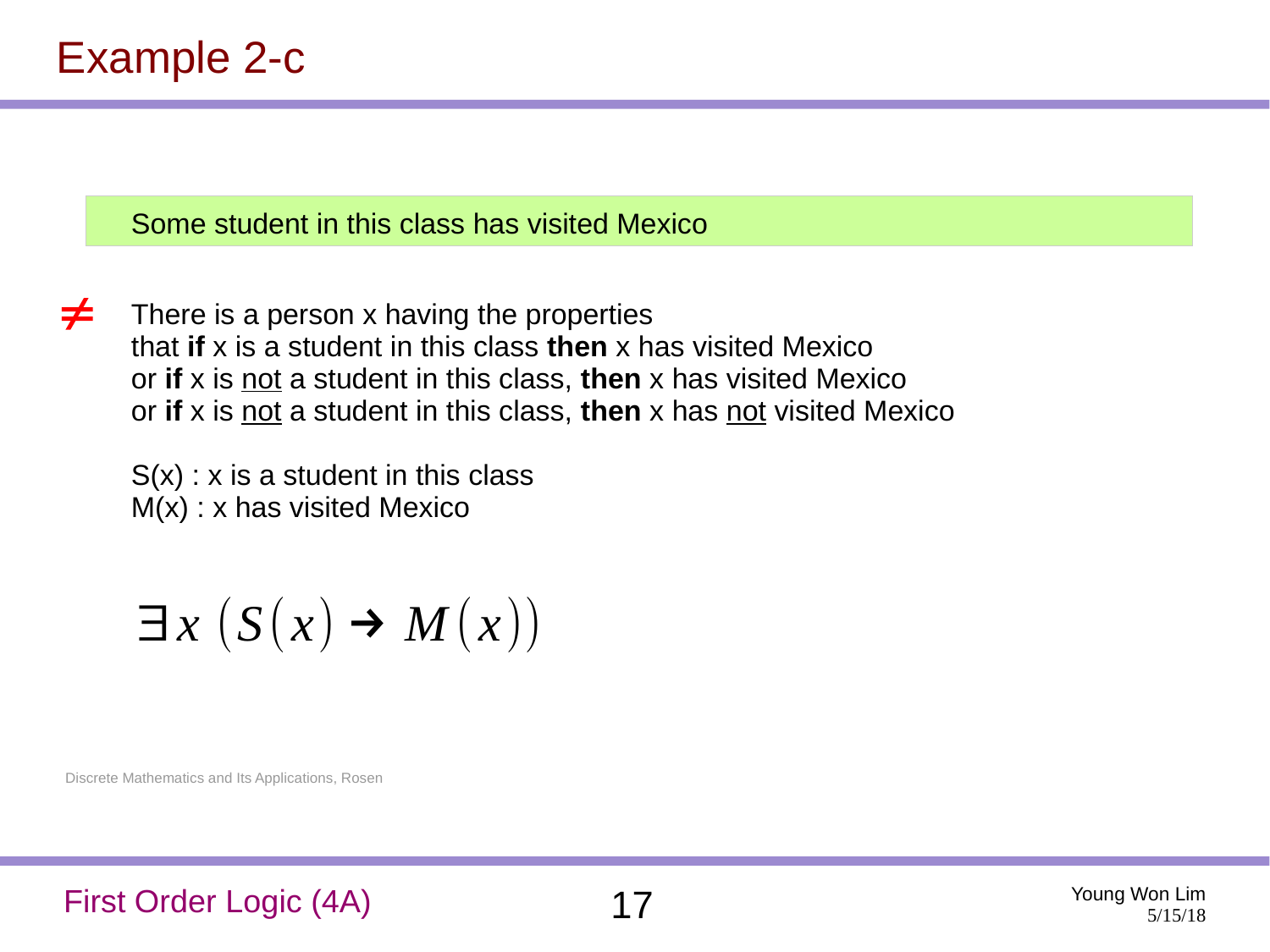Every student in this class has visited either Canada or Mexico.

For every x in this class, x has the property That x has visited Mexico or x has visited Canada.

C(x) : x has visited Canada M(x) : x has visited Mexico

 $\forall x (C(x) \vee M(x))$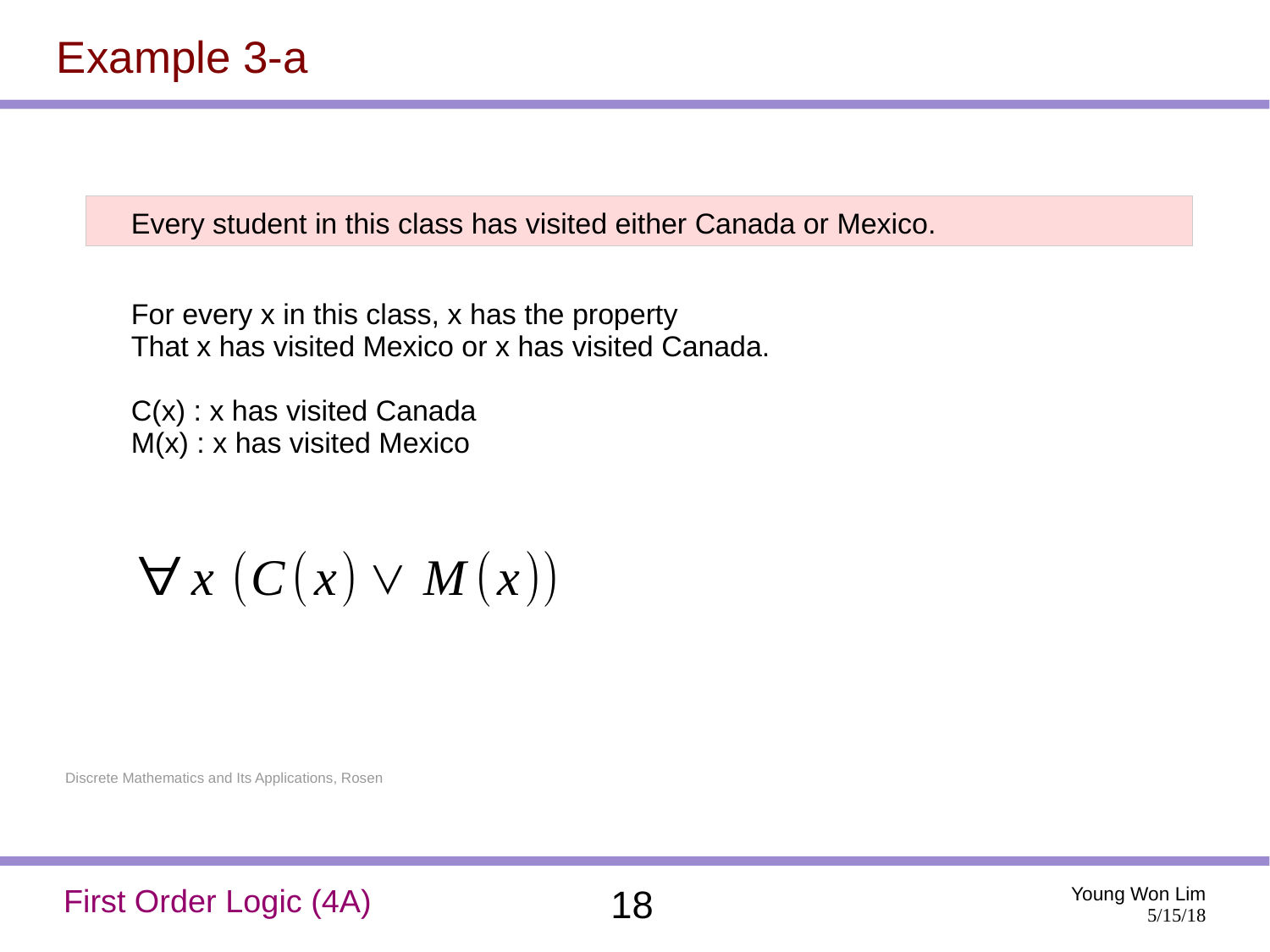Every student in this class has visited either Canada or Mexico.

For every person x, if x is a student in this class, then x has visited Mexico or x has visited Canada.

 $S(x)$ : x is a student in this class C(x) : x has visited Canada M(x) : x has visited Mexico

 $\forall x (S(x) \rightarrow (C(x) \vee M(x)))$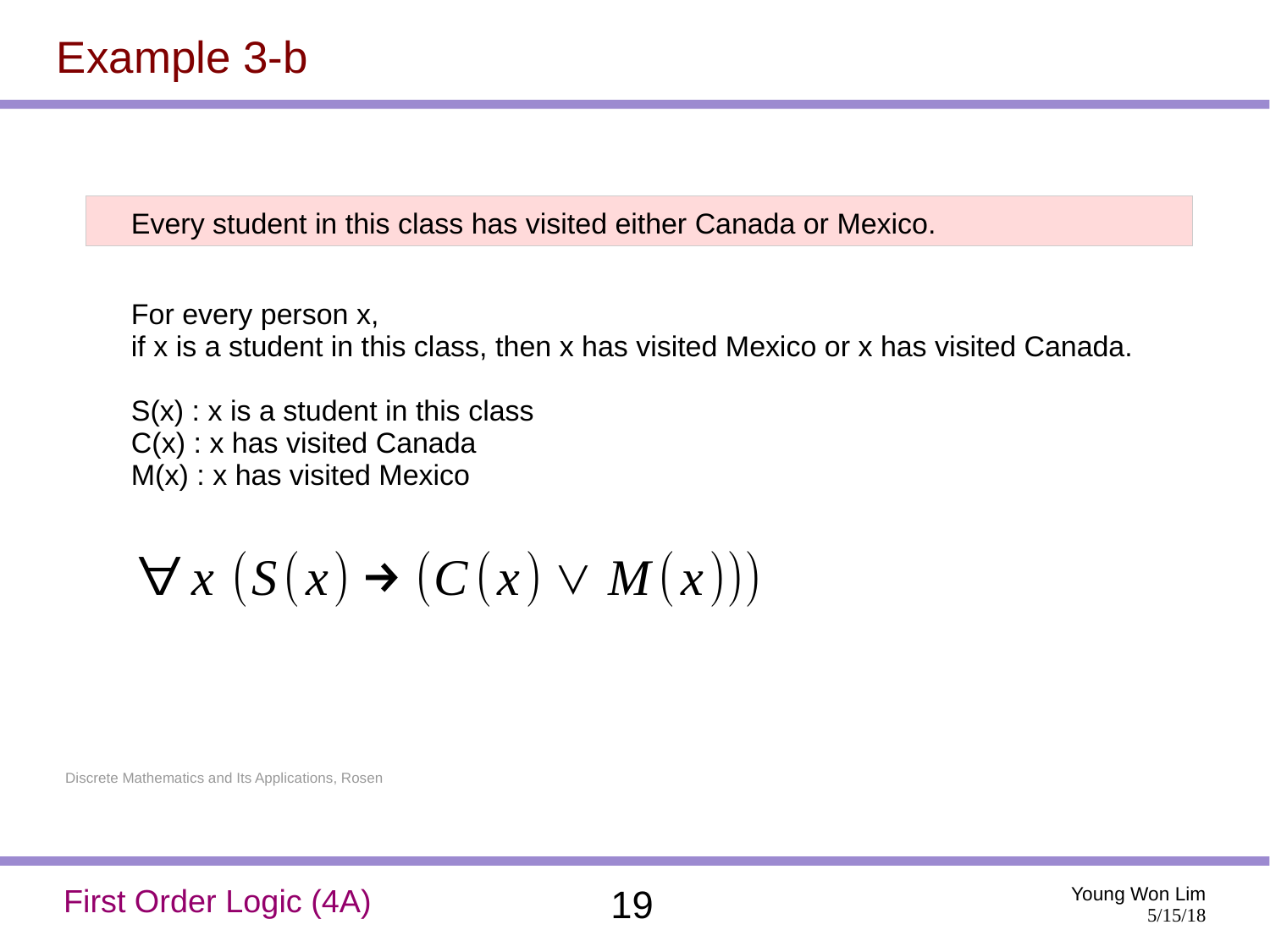Every student in this class has visited either Canada or Mexico.

For every person x, if x is a student in this class, then x has visited Mexico or x has visited Canada.

 $V(x,y)$  : x has visited country y

## $\forall x (S(x) \rightarrow (V(x, Canada) \vee V(x, Mexico)))$

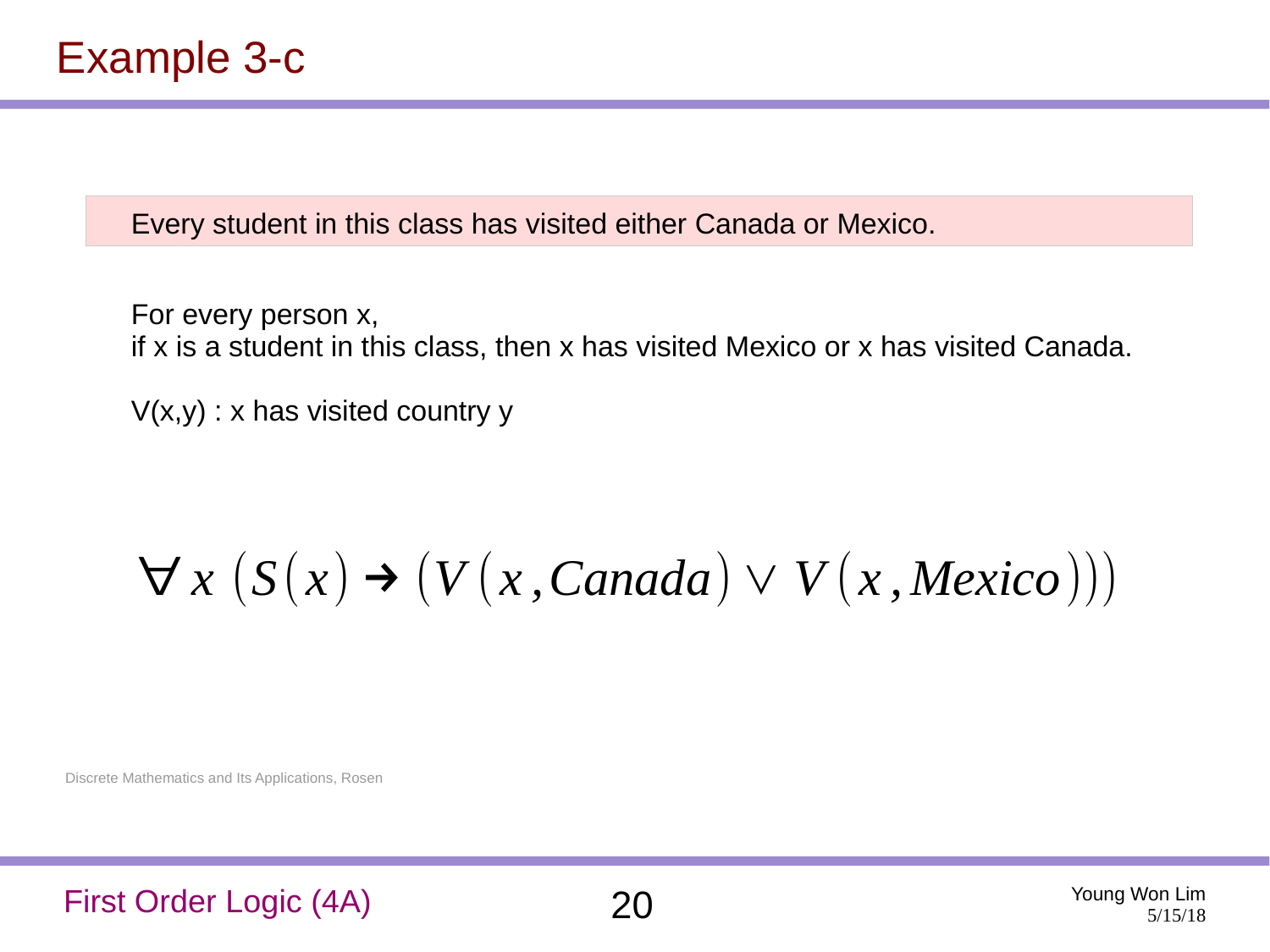$\forall x \forall y P(x, y)$ ∀ *y* ∀ *x P*(*x , y*)

**T** when P(x,y) is true for every pair x, y.

**F** when there is a pair x, y for which P(x,y) is **F**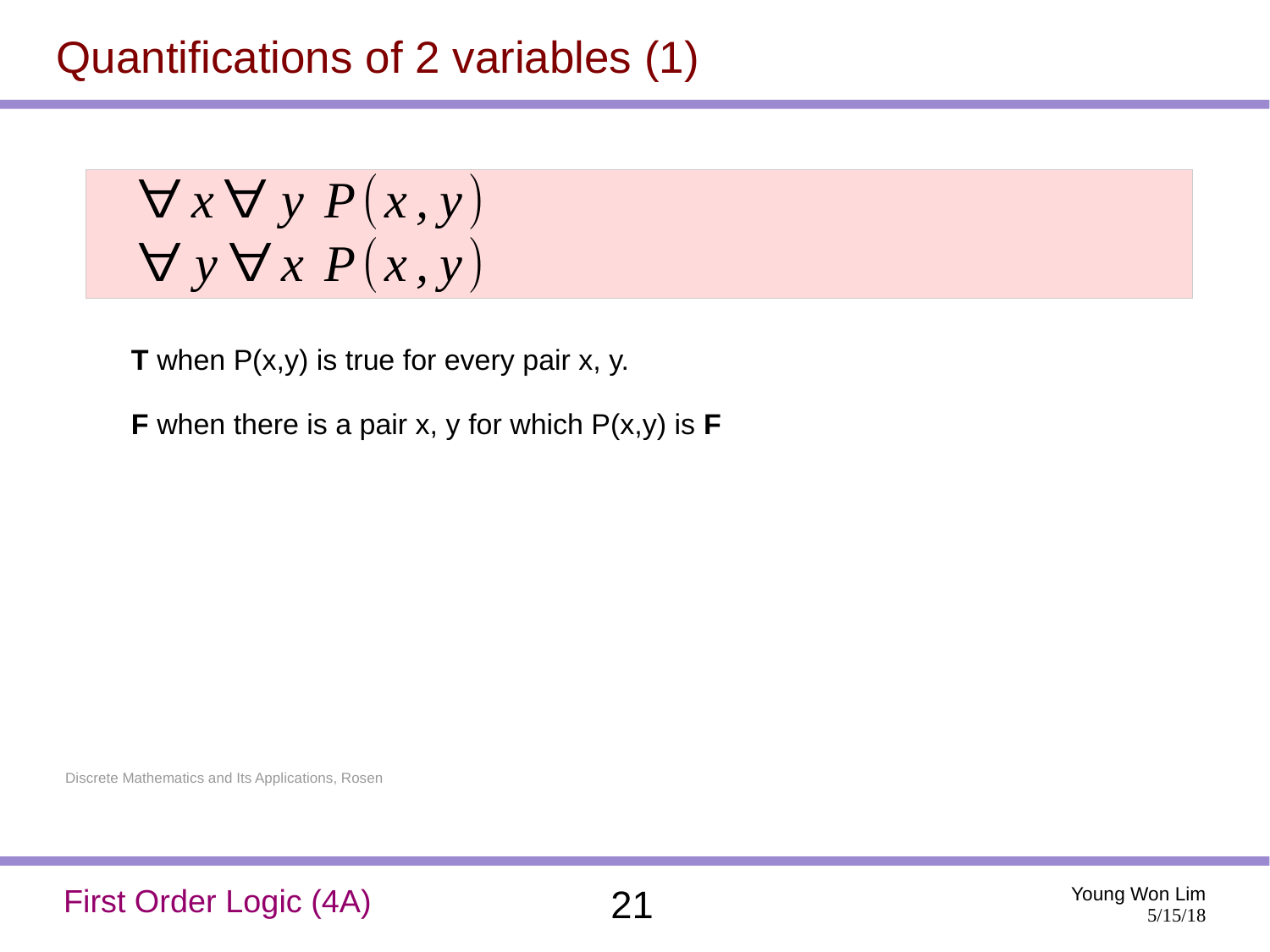$$
\forall x \exists y \; P(x,y)
$$

**T** when for every x there is a y for which P(x,y) is **T**.

**F** when there is an x for which P(x,y) is **F** for every y.

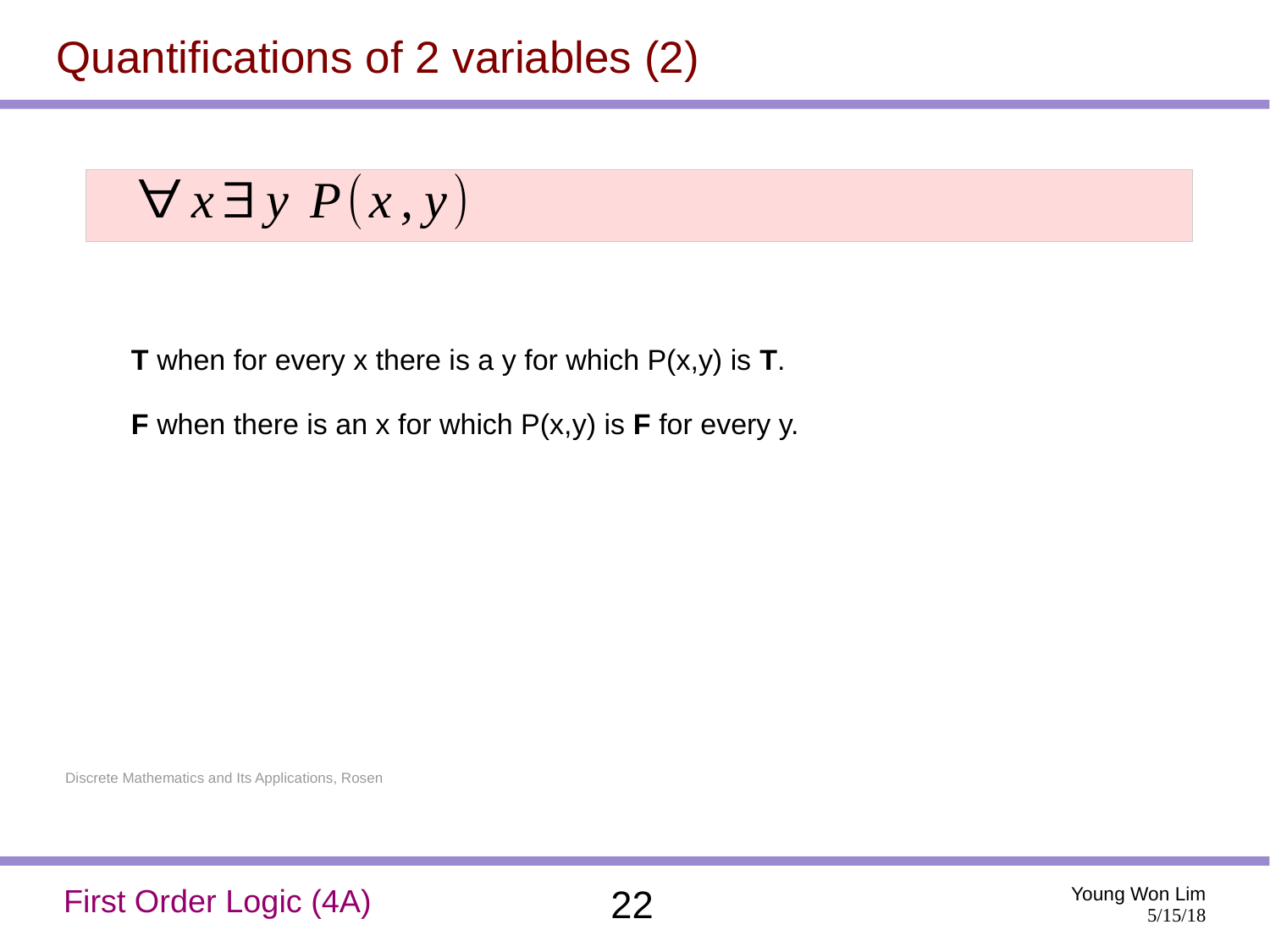## Quantifications of 2 variables (3)

$$
\exists x \forall y \; P(x,y)
$$

**T** when for an x for which P(x,y) is **T** for every y.

**F** when for every x there is an y for which P(x,y) is **F**.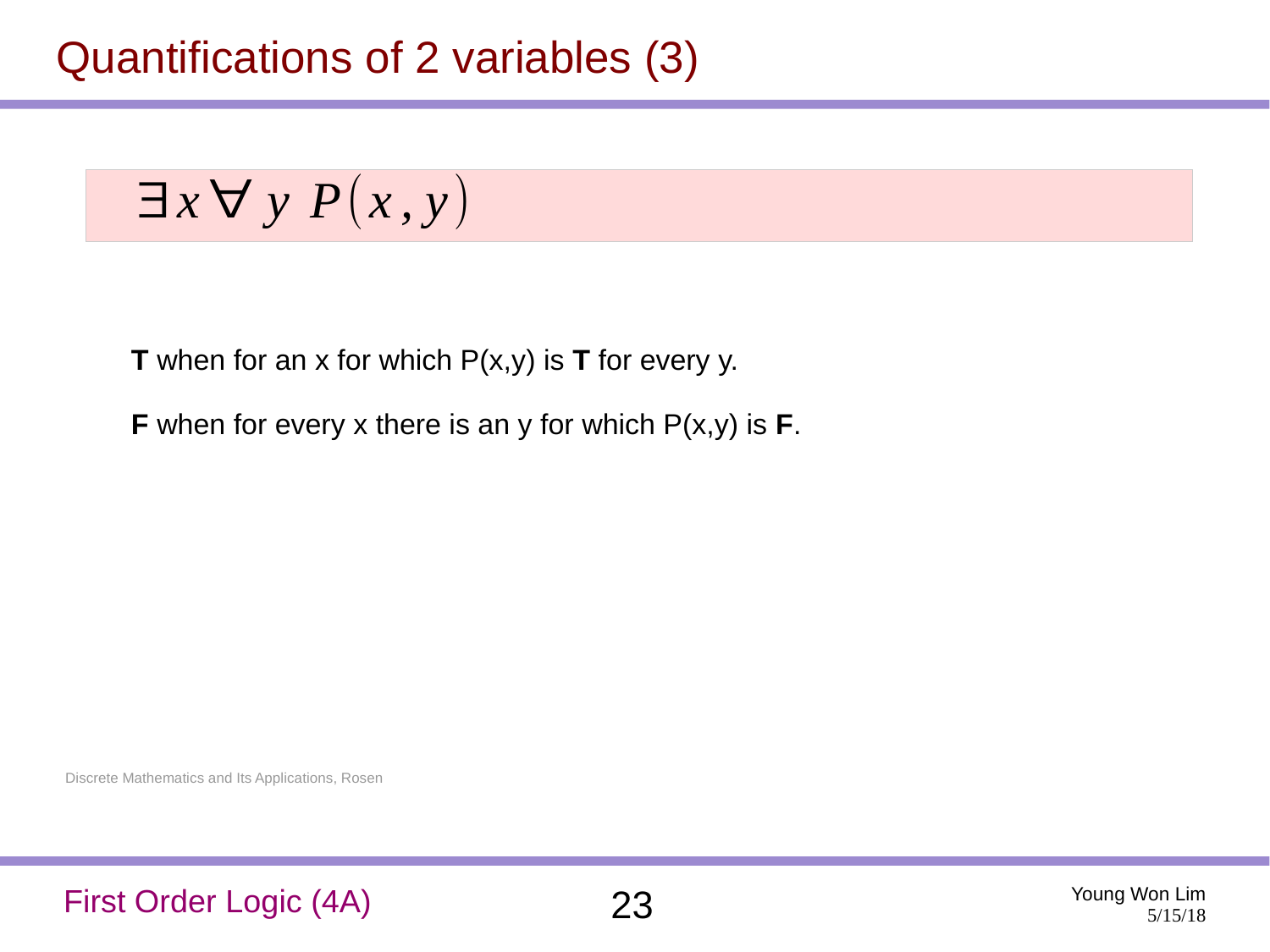## Quantifications of 2 variables (4)

 $\exists x \exists y P(x, y)$ ∃ *y*∃*x P*(*x , y*)

**T** when there is a pair x, y for which P(x,y) is **T**.

**F** when P(x,y) is **F** for every pairs x, y.